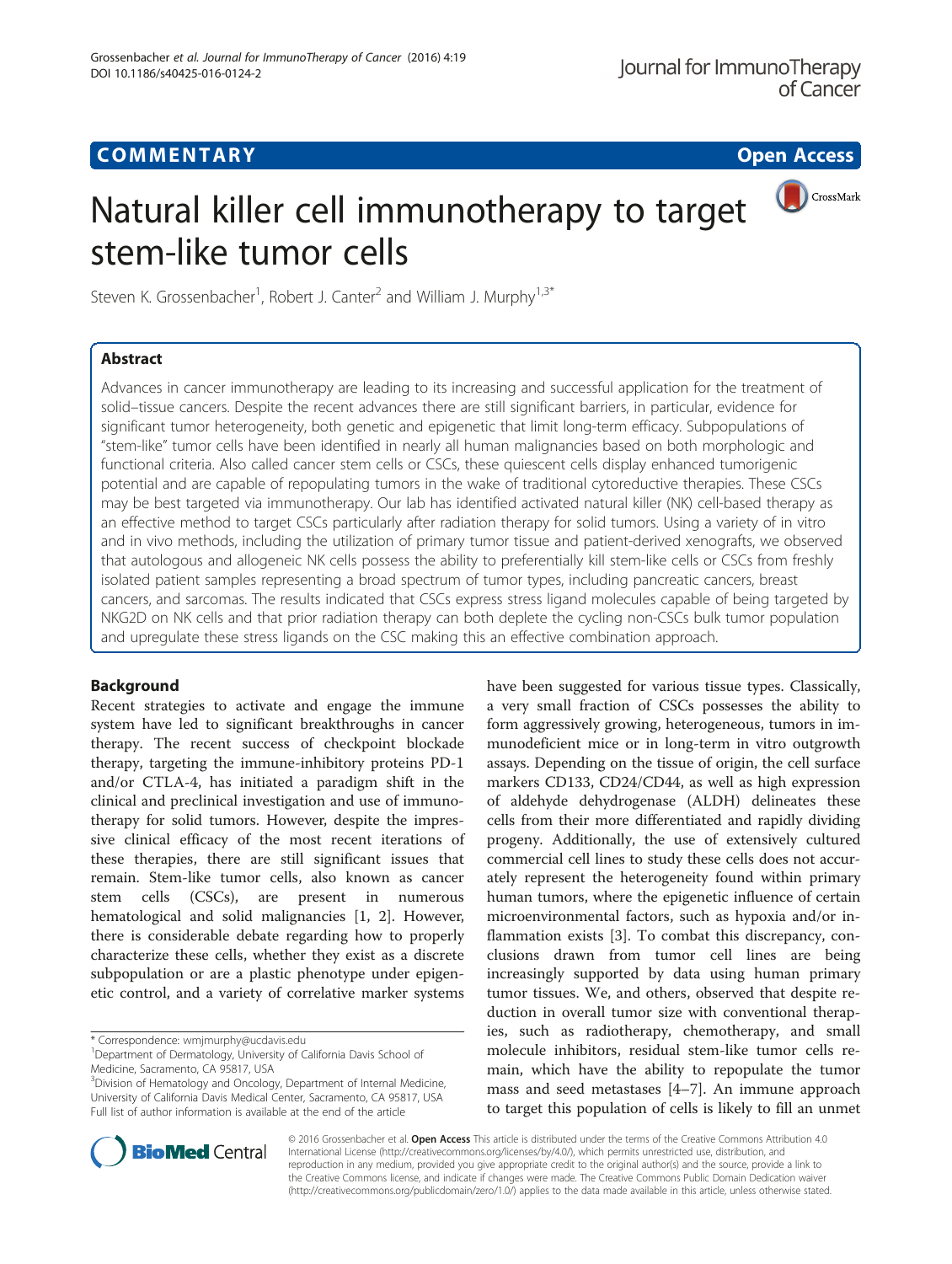need, since unlike chemotherapy, targeted small molecule therapy, and radiotherapy; immune cells do not need tumor cell targets to be actively cycling in order to mediate their effects. We postulated that the use of immunotherapy after such regimens are applied may allow for greater CSC targeting, particularly when used after cytoreductive therapies.

## Main text

Our laboratory has explored the use of natural killer (NK) cells in the recognition and targeting of CSCs in several human solid cancers. NK cells are terminally differentiated innate lymphoid cells with the ability to spontaneously kill virally-infected or malignant cells without prior immunization in an MHC-unrestricted manner. As an adoptive immunotherapy, NK cells have primarily been used against hematologic cancers as results with solid tissue tumors have been disappointing [[8](#page-2-0)–[10\]](#page-2-0). The goal of our studies was to determine if NK cells would selectively identify and lyse stem-like tumor cells and to understand how this potential recognition occurs. NK cells have been long known for their unique ability to reject allogeneic hematopoietic stem cells, but not solid tissue allografts. Previous data from our laboratory demonstrated that NK cells reject embryonic stem cells in an NKG2D-dependent manner and thus, we sought to apply this same rationale to evaluate their potential to target CSCs [[11\]](#page-2-0). We have demonstrated that certain small molecule drugs and radiation therapy enrich for populations of tumor cells that harbor stemlike qualities and may possibly sensitize these CSCs to NK cell attack [\[4, 6\]](#page-2-0).

In our initial evaluation, we screened several human breast, brain, pancreas, and sarcoma tumor cell lines for their susceptibility to cytokine-activated NK cell-mediated cytotoxicity [[12\]](#page-2-0). Using flow cytometry, we observed that activated allogeneic NK cells significantly killed stem-like tumor cells expressing high amounts of the CSC-associated proteins ALDH, CD133, CD24, or CD44. Importantly, our cell line data was mirrored when we evaluated a panel of primary tumor cells derived from freshly excised patient samples. These primary tissue samples were tested within 48 h after surgical resection and were comprised of unsorted cells from multiple subtypes of sarcoma as well as multiple pancreatic adenocarcinoma samples. It is important to note that while NK cells demonstrated the capacity to kill both the CSC and non-CSC populations, the greatest decreases in the overall frequency of cells before and after NK killing occurred within the CSCs. In order to address the possibility of patient/donor MHC mismatching contributing to the CSC killing we observed, we also compared autologous versus allogeneic NK cell activity. We observed similar efficacy in the ability of activated NK cells to lyse stem-like targets in vitro although since these cells were highly cytokine-activated first, it does not rule out potential differences with lower activation. Other groups have noted that certain populations of stem-like tumor cells express various ligands for NK cell activating receptors [[13](#page-2-0)]. We observed that CSCs from multiple solid tumors expressed ligands for the NK cell activating receptor NKG2D, and that blocking NKG2D using Fc-chimeric proteins abrogated the NK killing in vitro. Lastly, in order to evaluate the translational potential of the effects we observed in vitro, we implanted NSG mice with human tumor xenografts and evaluated the effects of adoptively transferred NK cells to eliminate stem-like cells in vivo. Paralleling our in vitro results, we observed that activated allogeneic NK cells significantly reduced the frequencies of CSCs, reduced the colony forming capacity of treated tumor cells ex vivo, and delayed the growth of orthotopic pancreatic xenograft tumors. Importantly, we have also recently observed that combining NK cell therapy with prior local tumor irradiation markedly enhances these effects, indicating that for optimal efficacy that elimination of the non-CSC populations needs to occur [[4\]](#page-2-0).

## Conclusions

Immunotherapies appear to have promise for the goal of attacking the heterogeneity of cancers based on the ability of immune cells to indiscriminately kill tumor cells in different phases of the cell cycle, unlike traditional chemotherapy and radiotherapy. It is apparent that heterogeneity within cancer exists with subpopulations of stem-like cells or CSCs exhibiting resistance to conventional cytoreductive therapies possibly due to quiescence as well as other pathways. Immunotherapy with T cells often results in antigen-loss variants within the tumor. We have demonstrated that activated NK cells may be uniquely capable of targeting CSCs of solid tissue cancers via stress ligand recognition. Future studies will need to evaluate the immunological impact of NK cell killing of CSCs using immunocompetent models as this may aid in augmenting later T cell responses. It will also be critical to optimize NK cell immunotherapy with regard to sustained in vivo effects as the highly activated NK cells are dependent on cytokines for continued function and survival. Greater targeting of CSCs by the NK cells, possibly through monoclonal antibodies may also increase efficacy. It is likely that NK cells need to be applied using a combination therapy approach as reduction of non-CSCs, which comprise the bulk of the tumor, needs to occur. As our understanding of the nature of the stemlike or CSC subpopulations continues to evolve, so too will our ability to apply immunotherapy more effectively.